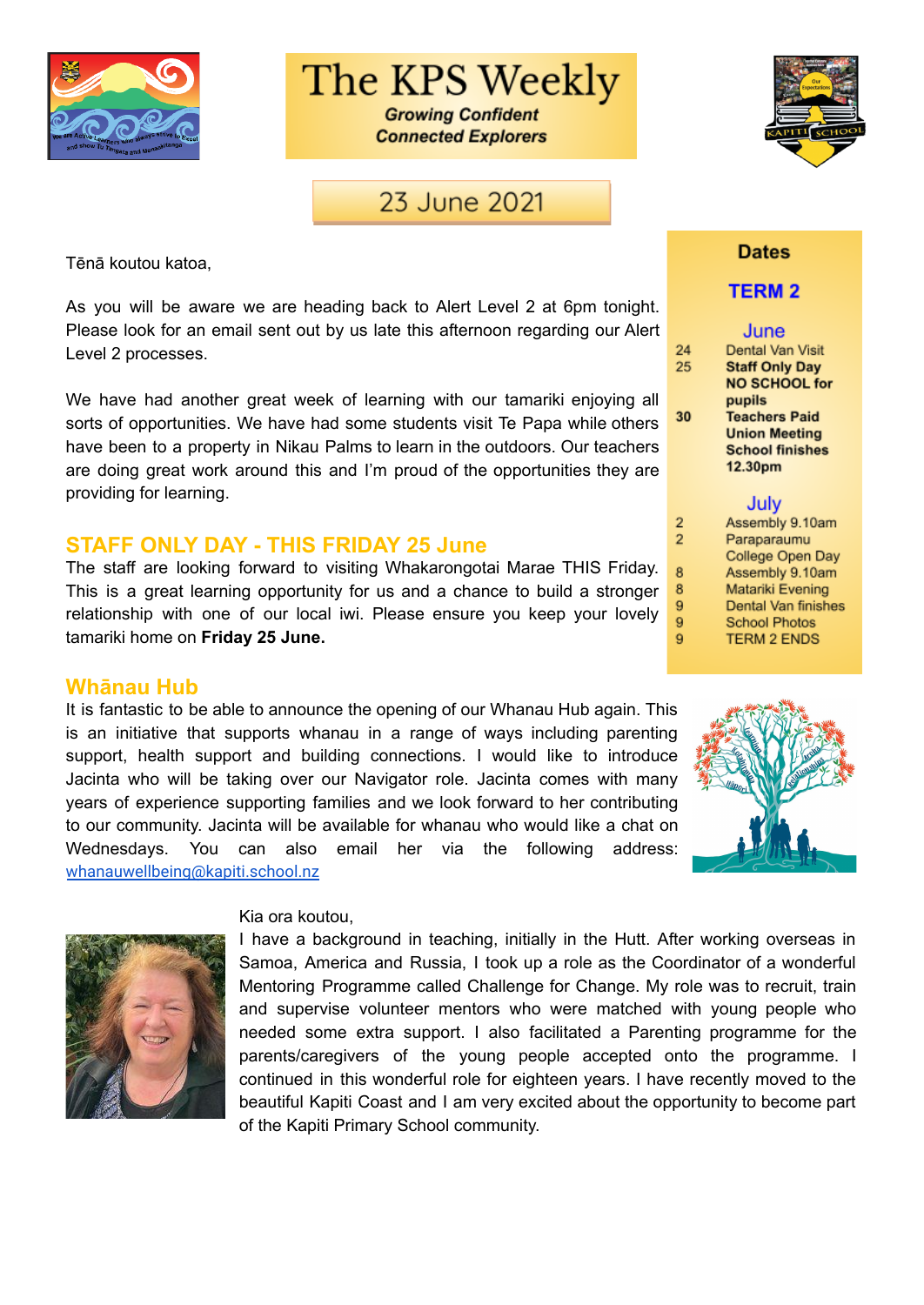## **FREE PERIOD PRODUCTS**

We have opted into the Ministry's FREE period products initiative and are expecting our first arrival in the next week or so. We are able to ensure that every girl in our school can get the products every month. There are two ways you can access these - either you or your daughter can pop in and pick up a month's worth of products from Carol or phone/email her and ask for her to get them to your daughter. We will continue to order these regularly depending on the need so we hope you will take advantage of this.

### **NZEI Union Meeting**

School will be finishing early on **Wednesday 30 June at 12:30** due to a paid union meeting for teachers. Please ensure your child is picked up or knows they are to walk home. Let Carol know [\(admin@kapiti.school.nz](mailto:admin@kapiti.school.nz) or 042985605) if you have difficulty with finding childcare for the afternoon.

### **Inventionator**

Congratulations to Flynn, Lincoln and Amy for their achievements in Inventionator. This was an initiative from CORE education for students to work collaboratively with others around the country. Our students had to work collaboratively, create a pitch and design a new product. Fantastic work!

### **Head Lice**

We seem to have a spate of head lice at the moment. We ask you to please check your child's hair regularly. If you need some head lice products, please contact Carol.

### **Matariki**

Our annual school Matariki event is happening on the last Thursday of the term (8 July) from 5:30pm - 7:30pm. This was a very successful event last year and we look forward to you joining us for some kai and to spend time in classrooms, participating in some fun Matariki events.

### **School Photos**

School photos will be on Friday 9 July which is the last day of term. We look forward to seeing everyone looking sharp for their school photo.

### **Dental Van**

The dental van is visiting us from Thursday 24 June until the end of term (9 July).

#### **Ngā mihi nui Brent McDowell, Principal**

## **Term Two Assembly**

| Week | <b>Assembly</b> |
|------|-----------------|
| R    | Te Marama       |
| 10   | <b>Kereru</b>   |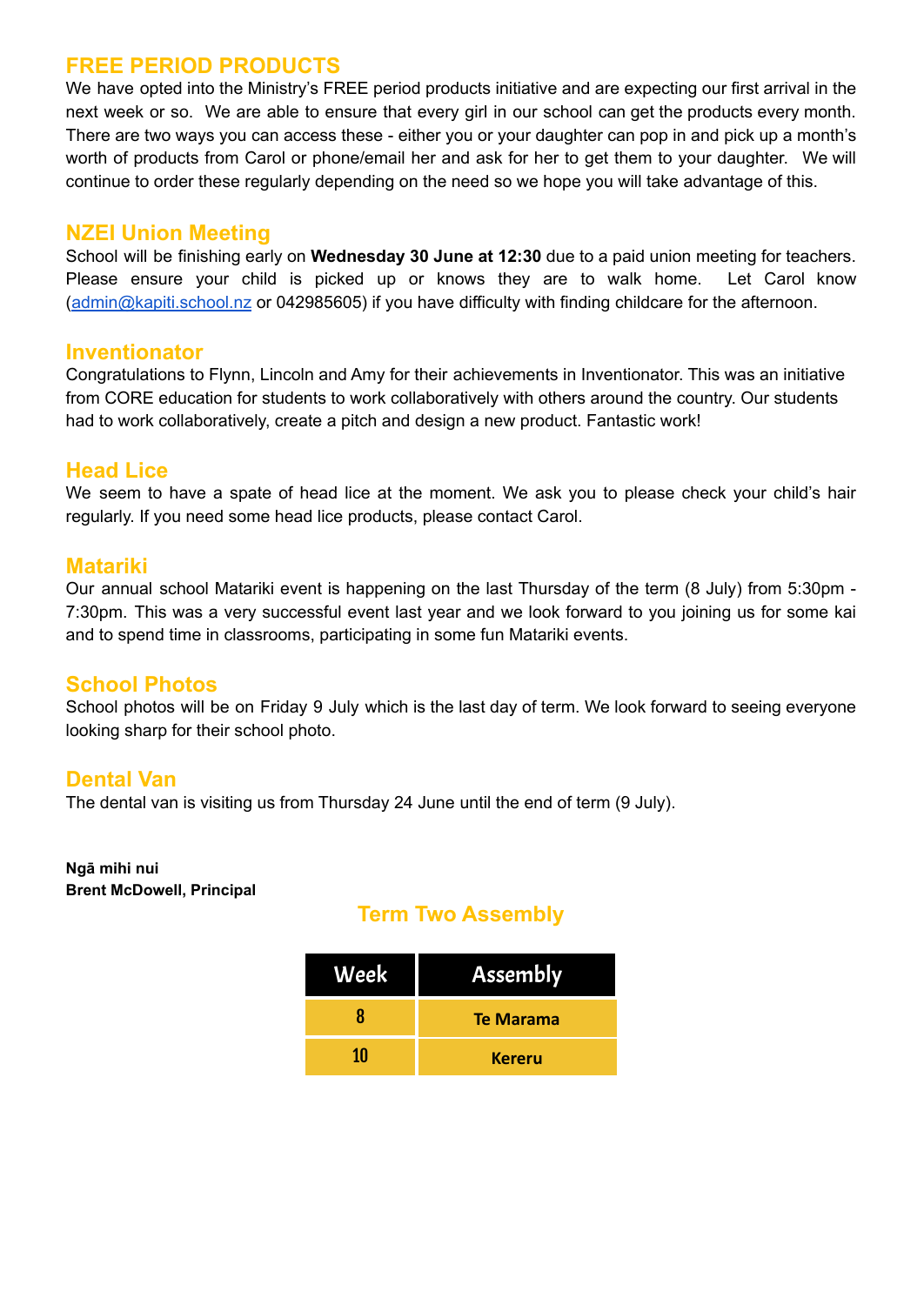**Have a look at our website: [www.kapiti.school.nz](http://www.kapiti.school.nz)**

**You can request Board of Trustee minutes and information from Carol in our office: [admin@kapiti.school.nz](mailto:admin@kapiti.school.mz)**



## **Kapiti Primary School takes no responsibility for any notices which appear under the following sections**

## **COMMUNITY NEWS**

## **HELD AT KAPITI PRIMARY SCHOOL:**



sKids Kapiti specialises in delivering quality before school, after school and holiday programmes. We strive to create a fun and safe environment that our kids just love! Places for term 2 and we are now taking bookings for term 3. For more information please call Jools Da Silva on 021 0254 3249 or email [jools@skids.co.nz](mailto:jools@skids.co.nz)

**Job Vacancy -** An opportunity has become available at sKids Kenakena for an energetic person to join a team of dedicated Programme Managers and Programme Assistants. Applicants must have a passion for growing awesome Kiwi kids. Hours of work 2.30pm-5.00 (4/5 afternoons a week) and be available during school holidays. A full clean driving license is essential. Successful applicants will be police vetted. Job Description available upon request. CVs to jools@skids.co.nz.

## **Seido Karate Kapiti**

Kids Class 7- 12 years Thursday 4.45 - 5.30 Beginners Class 12 years - adult Thursday 6pm - 7pm Kapiti Primary School Hall All welcome, any level of fitness or ability. A great family activity. Karate is a great way to challenge yourself both physically and mentally Call/text Karen: 021 1141958 [www.facebook.com/SeidoKarateKapiti](http://www.facebook.com/SeidoKarateKapiti) First three classes free.

# **OTHER COMMUNITY NOTICES:**

Infinity Football are running a Champions League-themed school holiday programme for kids of all abilities, age 7 - 13. The programme runs from 9am - 3pm, on Tuesday to Thursday in the first week in the holidays - at Weka Park. Qualified and experienced coaches and a super fun atmosphere! Go to the Infinity Football website for more info and to register. <https://www.infinityfootball.co.nz/holidayprogrammes>